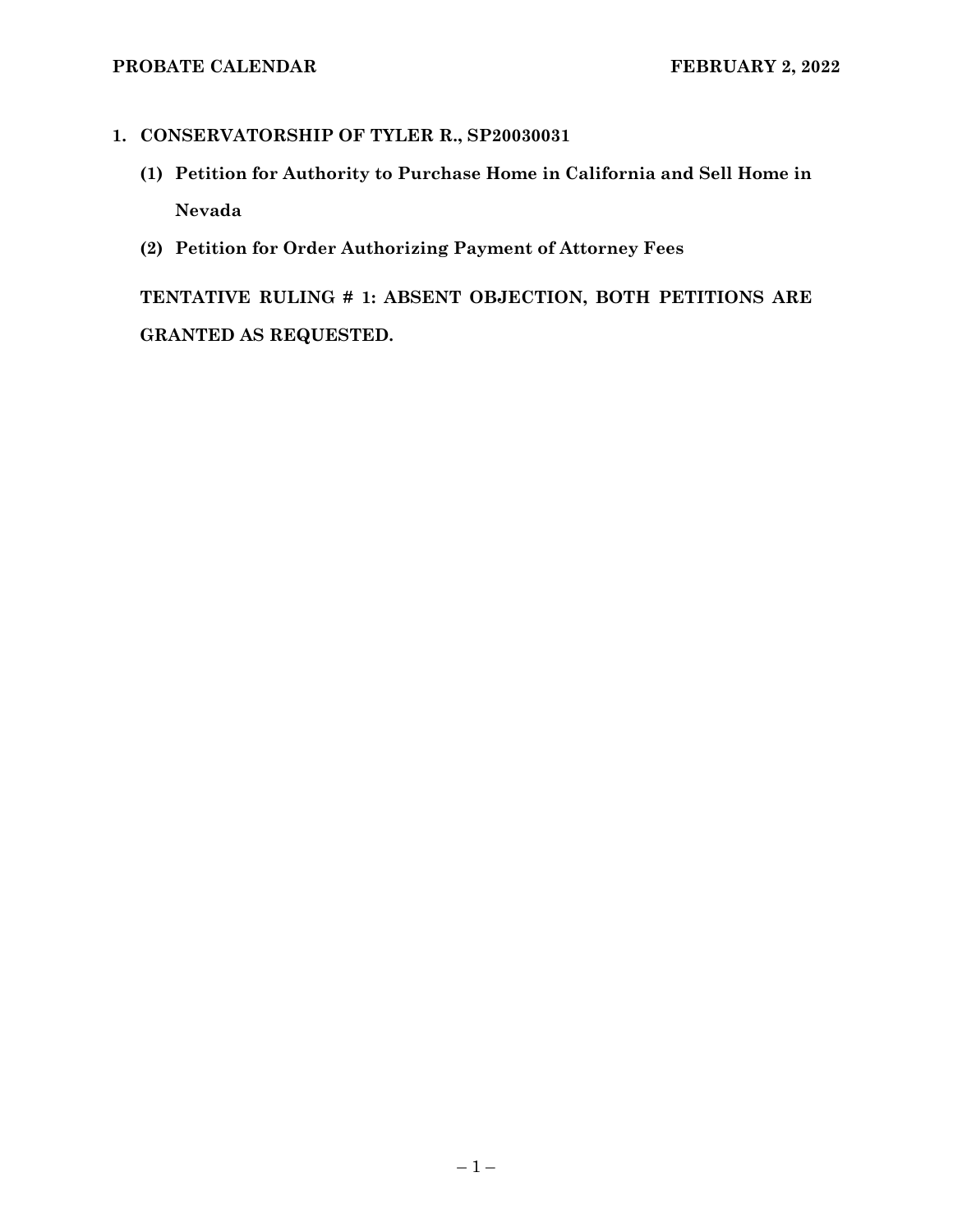## **2. ESTATE OF MAZZONI, SP20210030**

## **Inventory and Appraisal**

Letters of Administration were issued on August 11, 2021. To date, the Final Inventory and Appraisal is not in the court's file.

**TENTATIVE RULING # 2: APPEARANCES ARE REQUIRED AT 8:30 A.M., WEDNESDAY, FEBRUARY 2, 2022, IN DEPARTMENT FOUR.**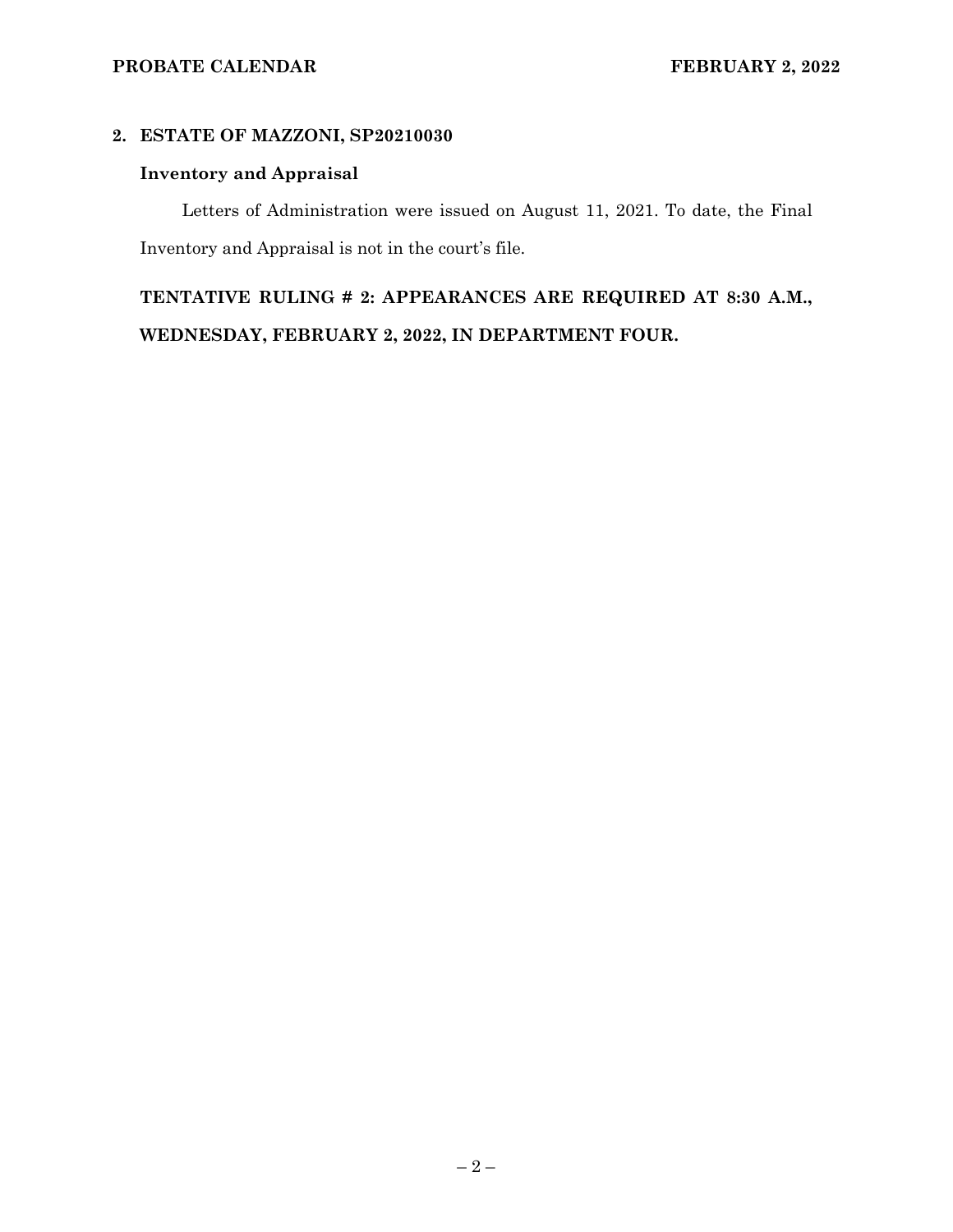## **3. ESTATE OF VEIDMANN, SP20210020**

## **Inventory and Appraisal**

**TENTATIVE RULING # 3: THE FINAL INVENTORY AND APPRAISAL HAVING BEEN FILED DECEMBER 9, 2021, THE MATTER IS DROPPED FROM THE CALENDAR.**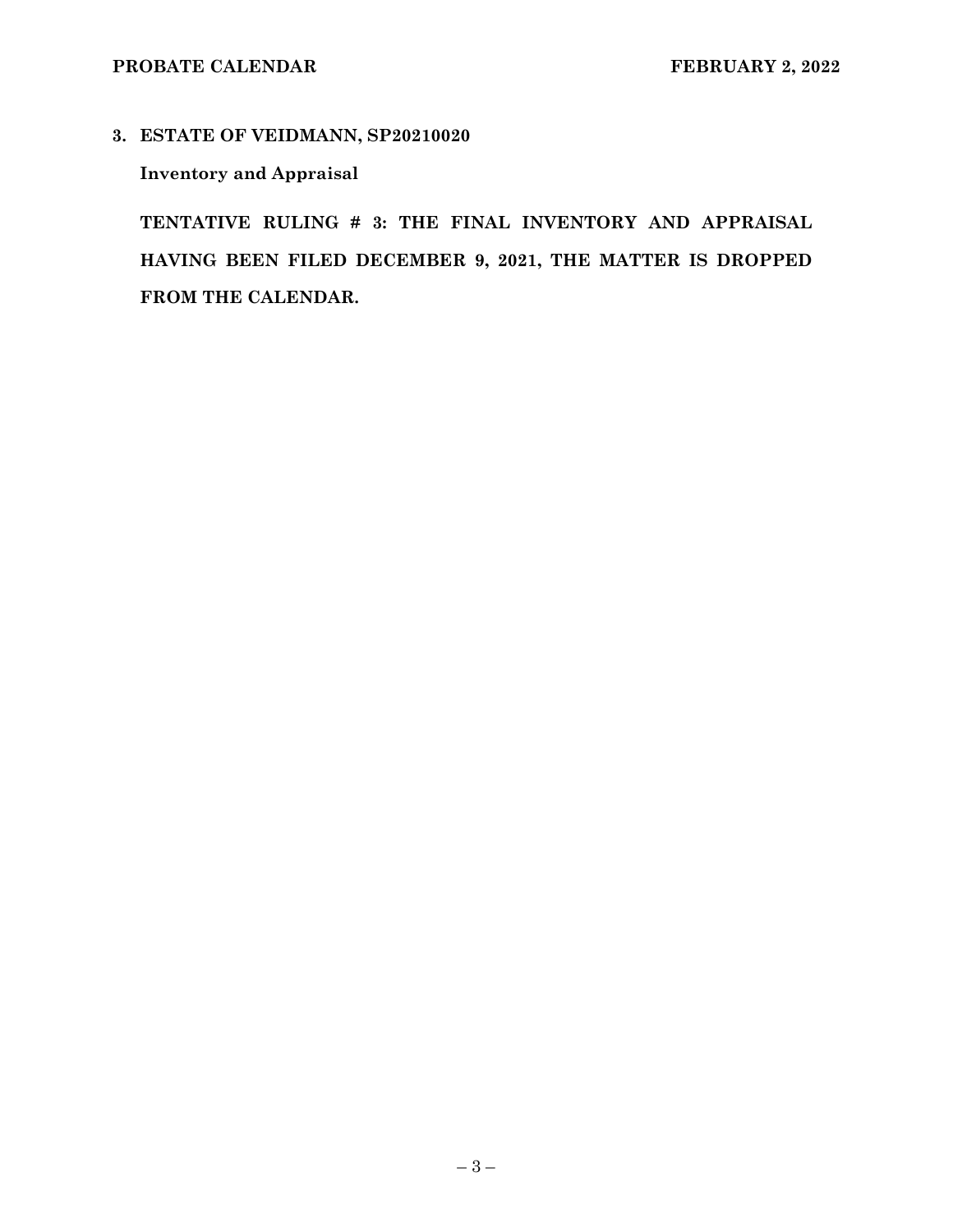**4. ESTATE OF MEYER, SP20210027** 

**Inventory and Appraisal** 

**TENTATIVE RULING # 4: THE FINAL INVENTORY AND APPRAISAL HAVING BEEN FILED NOVEMBER 8, 2021, THE MATTER IS DROPPED FROM THE CALENDAR.**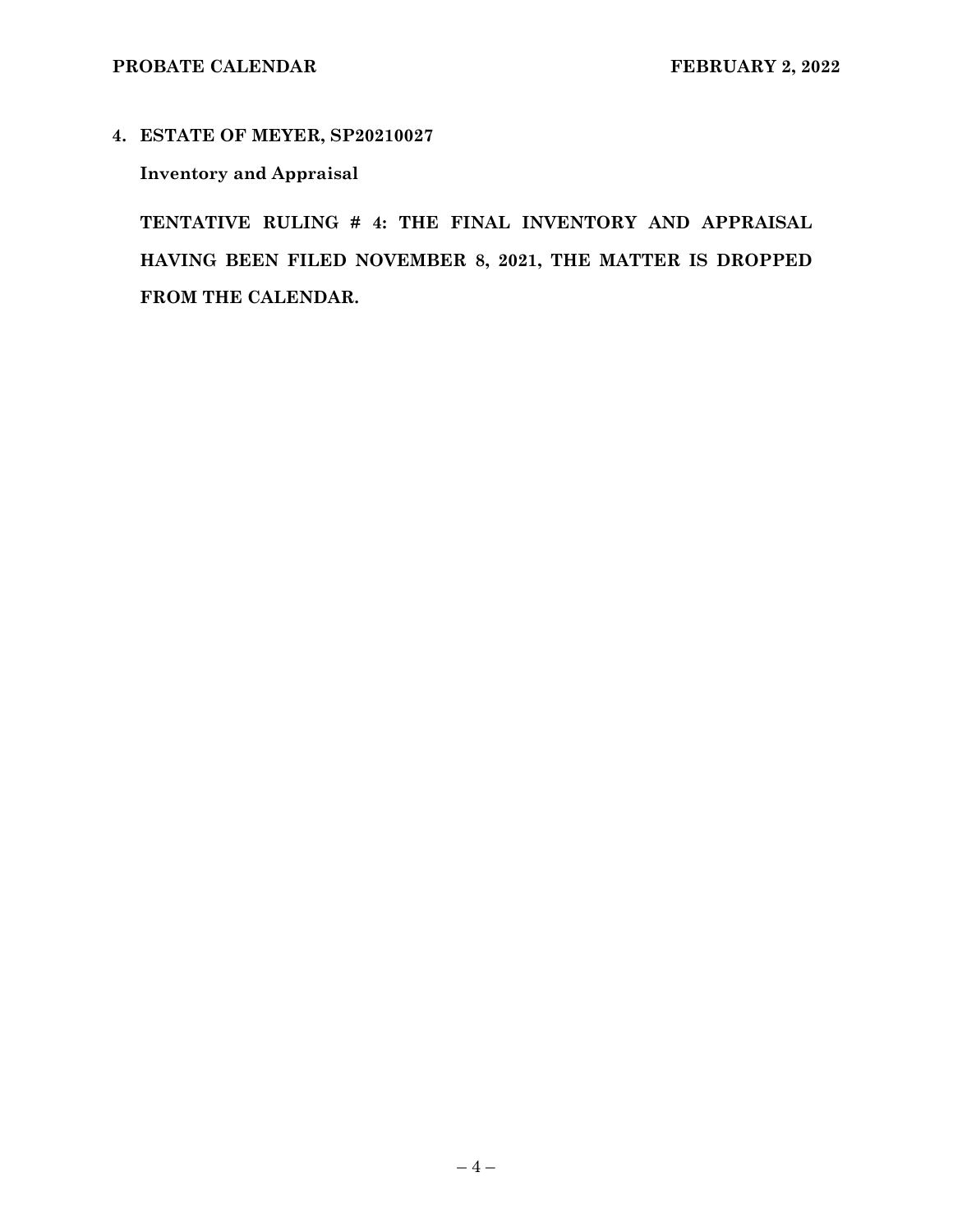#### **5. ESTATE OF SANCHEZ, SP20210037**

## **Inventory and Appraisal**

Letters of Administration were issued on October 6, 2021. To date, the Final Inventory and Appraisal is not in the court's file.

**TENTATIVE RULING # 5: APPEARANCES ARE REQUIRED AT 8:30 A.M., WEDNESDAY, FEBRUARY 2, 2022, IN DEPARTMENT FOUR.**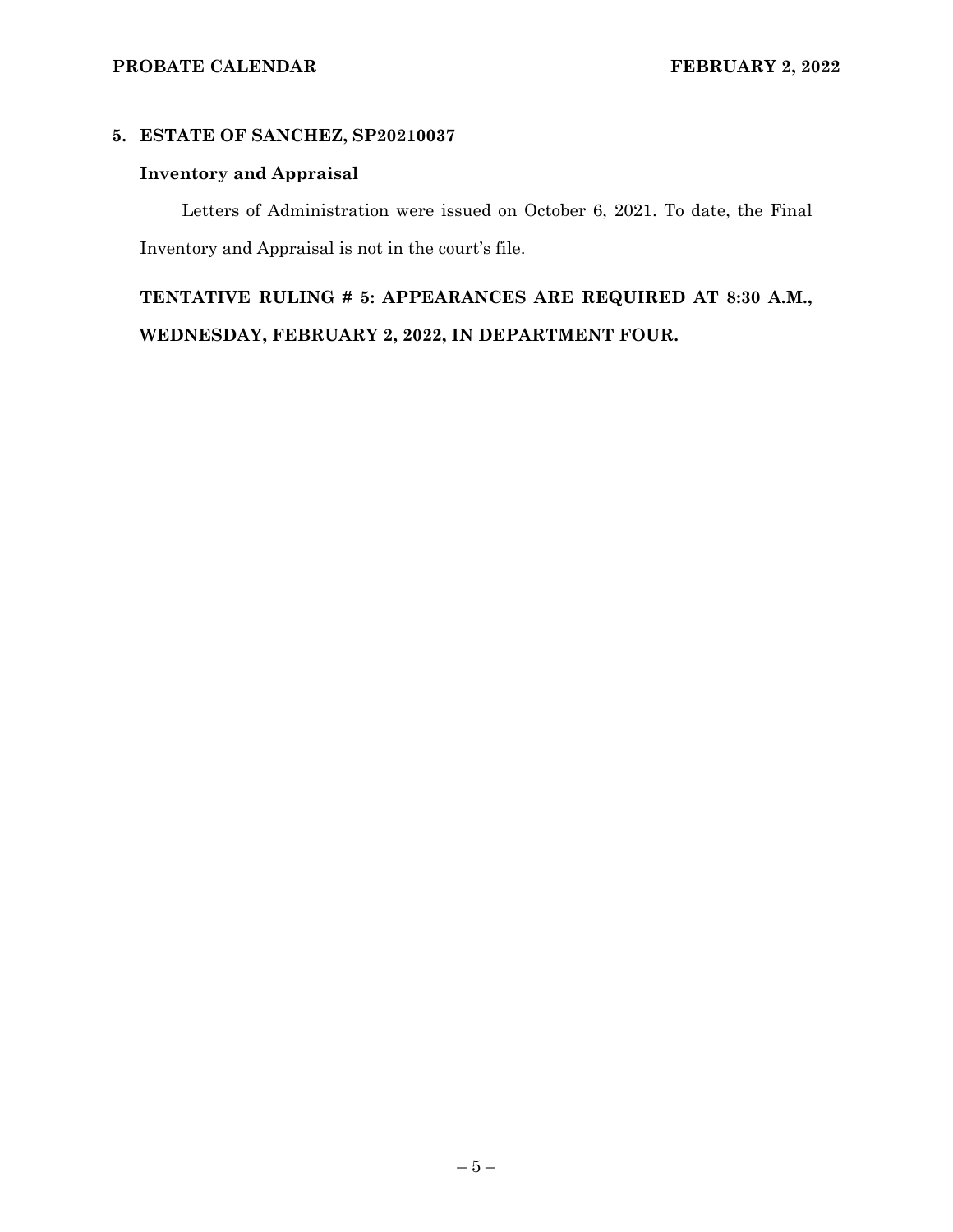# **6. MATTER OF SHANNAN STEVENS SPECIAL NEEDS TRUST, 21PR0055 Petition for Trust Supervision to Compel Accounting**

This matter was continued from December 15, 2021.

On November 30, 2021, Shannan Stevens filed a petition for trust supervision to compel accounting and to determine trust termination. (Prob. Code § 17200.) The petition alleges that the Shannan R. Stevens Special Needs Trust was formed by a Trust Agreement made by Lissa Stevens on July 26, 2019. (Pet., Ex. 1.) Stevens was the original Trustee. The sole lifetime beneficiary is petitioner, and the remainder beneficiaries of the Trust are a reversion to Settlor if she survives, otherwise to petitioner's descendants.

Petitioner is not challenging the terms of the Trust. Rather, petitioner is informed and believes that Stevens emptied and closed the bank account for this Trust, has otherwise removed all assets from this Trust, and has ceased to act as Trustee, resulting in abandonment and de facto termination. The alternate successor trustees named in the Trust have declined to act.

Furthermore, Stevens has never made an accounting of the Trust to the beneficiary/petitioner as required by Probate Code § 16062. The petition also alleges there is a significant conflict between petitioner and Stevens, as seen in the DVRO petition filed by petitioner for protection from Stevens. Although the case was closed by abandonment of the petition, petitioner alleges that the conflict remains.

On December 28, 2021, Stevens was served by mail at an address in Reno, Nevada, with an updated notice of hearing and a copy of the petition.

## **TENTATIVE RULING # 6: APPEARANCES ARE REQUIRED AT 8:30 A.M., WEDNESDAY, FEBRUARY 2, 2022, IN DEPARTMENT EIGHT.**